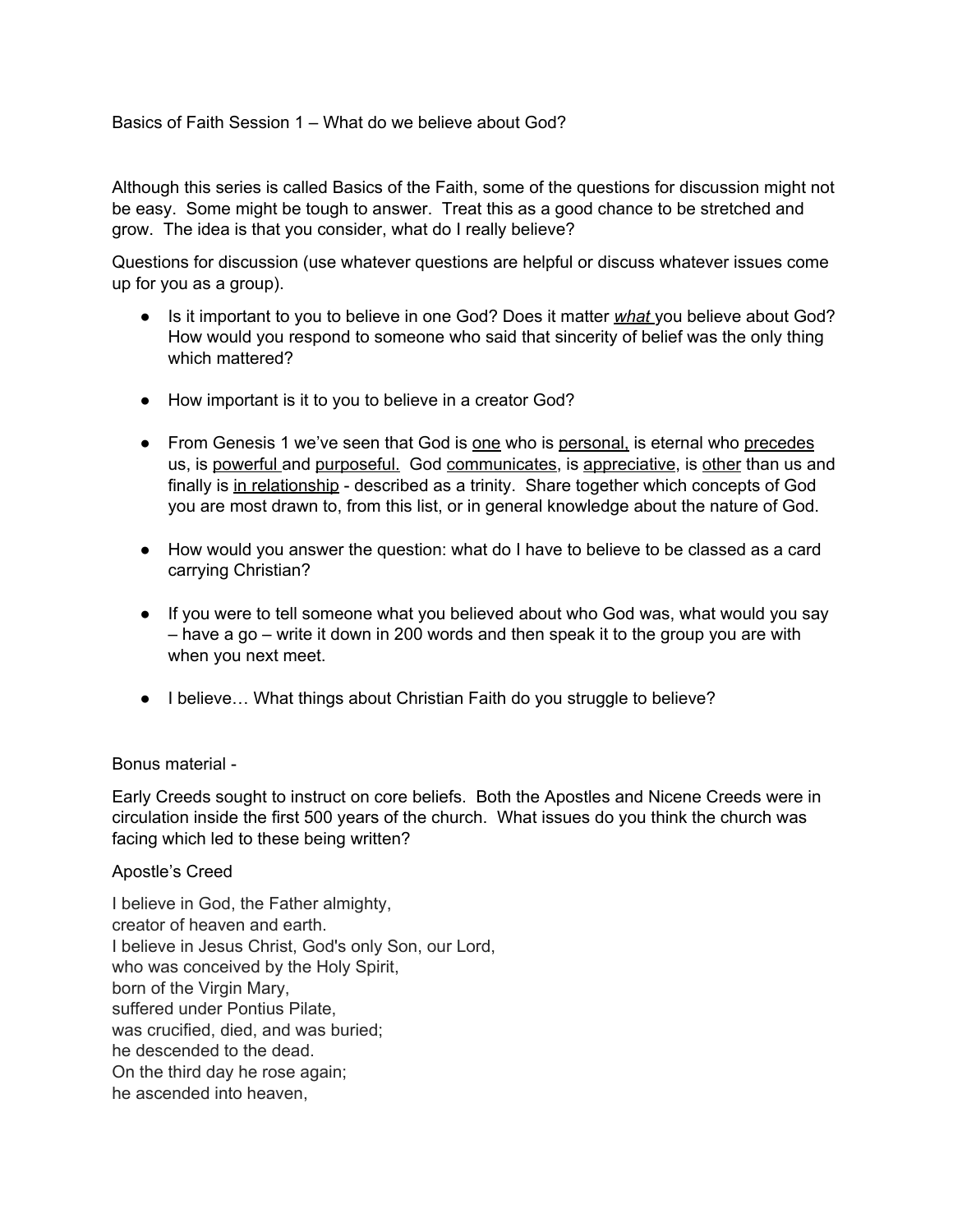he is seated at the right hand of the Father, and he will come to judge the living and the dead. I believe in the Holy Spirit, the holy catholic Church, the communion of saints, the forgiveness of sins, the resurrection of the body, and the life everlasting. Amen.

Nicene Creed

We believe in one God, the Father, the Almighty maker of heaven and earth, of all that is, seen and unseen. We believe in one Lord, Jesus Christ, the only Son of God, eternally begotten of the Father, God from God, Light from Light, true God from true God, begotten, not made, of one Being with the Father. Through him all things were made. For us men and for our salvation he came down from heaven: by the power of the Holy Spirit he became incarnate from the Virgin Mary, and was made man. For our sake he was crucified under Pontius Pilate; he suffered death and was buried. On the third day he rose again in accordance with the Scriptures; he ascended into heaven and is seated at the right hand of the Father. He will come again in glory to judge the living and the dead, and his kingdom will have no end. We believe in the Holy Spirit, the Lord, the giver of Life, who proceeds from the Father and the Son. With the Father and the Son he is worshipped and glorified. He has spoken through the Prophets. We believe in one holy catholic and apostolic Church. We acknowledge one baptism for the forgiveness of sins. We look for the resurrection of the dead. and the life of the world to come. Amen.

Further scriptures to read which relate to creation and our concept of who God is.